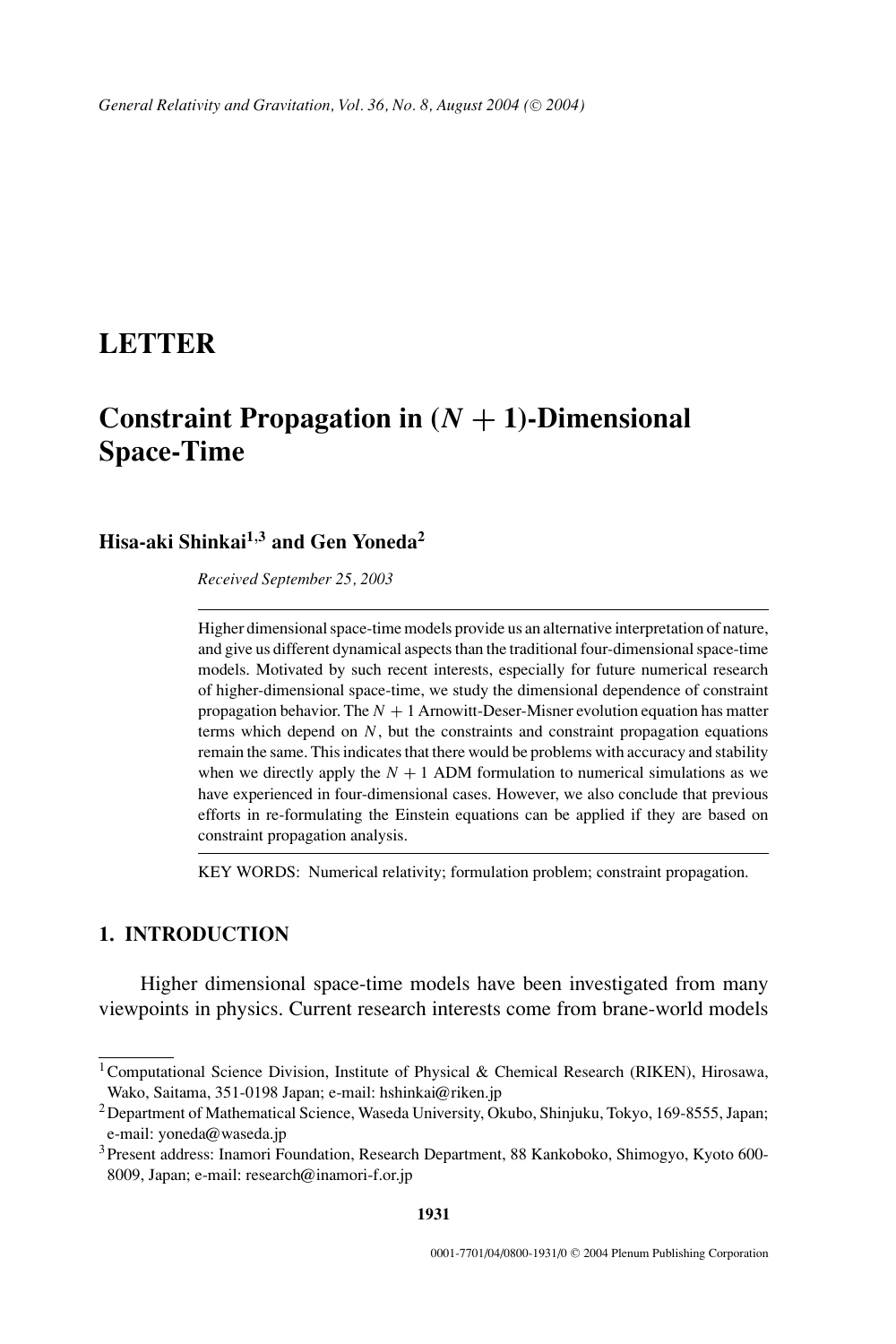that try to solve the hierarchical problem in the unified theory  $(e.g., [1, 2])$ . Since these models can be probed by future Large Hadron Collider experiments, a lot of research is being undertaken. Even apart from such brane-world models, many new physical results in higher dimensional general relativity are reported. Although we do not have space to list them all, we mention the discoveries of the blackhole solutions in five-dimensional space-time (e.g. [3]) that violate the traditional black-hole no-hair conjecture, the possibility of new stable configurations of blackstring models (e.g. [4, 5]), and the modified version of cosmic hoop conjecture (e.g. [6]).

In order to investigate such topics, especially their dynamical and nonlinear behavior, numerical simulations are necessary. Numerical relativity is a promising research field, but it is also true that we have not yet obtain the recipe to perform long-term stable and accurate dynamical evolution. Many trial simulations of binary compact objects have revealed that the mathematically equivalent sets of evolution equations are showing different numerical stability in the free evolution schemes. Current research target in numerical relativity is to find out better reformulation of the Einstein equation (see reviews, e.g. [7–9]).

In this *Letter*, we study the dimensional dependence of constraint propagation in the standard Arnowitt-Deser-Misner (ADM) formulation of the Einstein equation (space-time decomposition) [10, 11]. The reader might think that starting with the ADM equation is old-fashioned since recent large-scale numerical simulations are not using the ADM equation due to its stability problem. However, we still think that ADM is the starting formulation for analyzing the dynamical behavior both analytically and numerically. The plenty of re-formulations of the Einstein equations have been proposed in the last decade. Most of them are starting from the ADM variables. The practical advantages of such re-formulations are extensively under investigation by many groups now, but, in our viewpoint, the essential improvements of them can be explained in a unified way via constraint propagation equations [8]. As we have shown in [12, 13], the stability problem of ADM can be controlled by adjusting constraints appropriately to evolution equations, and that the key idea also works in other formulations [14, 15]. Therefore the analysis of the ADM equation is still essential.

The idea of constraint propagation (originally reported in [16, 17]) is a useful tool for calibrating the Einstein equations for numerical simulations. The modifications to the evolution equations change the property of the associated constraint propagation, and several particular adjustments to evolution equations using constraints are expected to diminish the constraint violating modes. We proposed to apply eigenvalue analysis to constraint propagation equations and to judge the property of the constraint violation. The proposed adjusted equations have been confirmed as showing better stability than before by numerical experiments (e.g. [18, 19]). The purpose of this letter is to show this idea is also applicable to all higher dimensional cases.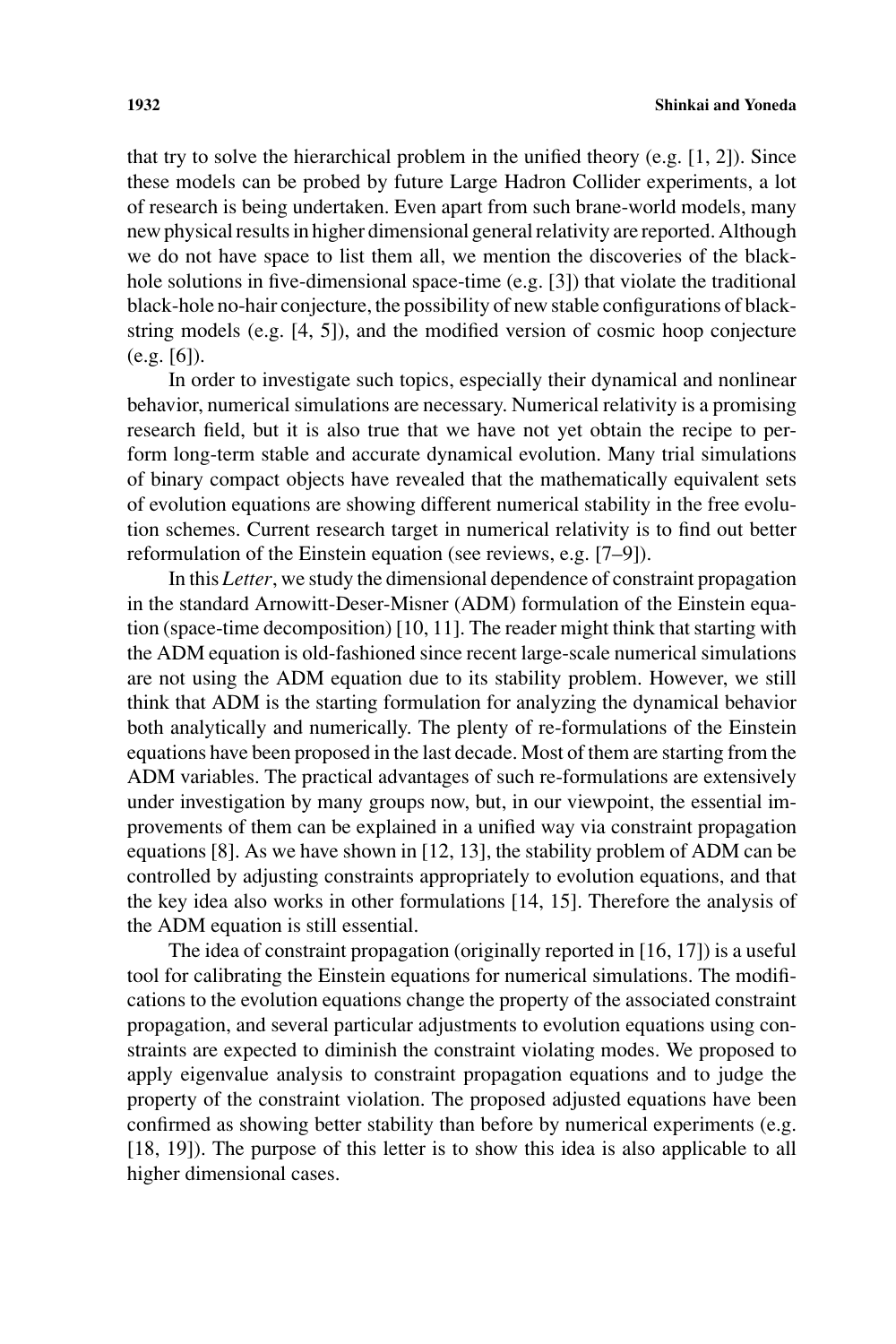**Constraint Propagation in**  $(N + 1)$ -Dimensional Space-Time 1933

#### **2.** *N***+1-DIMENSIONAL ADM EQUATIONS**

We start from the  $(N + 1)$ -dimensional Einstein equation,

$$
G_{\mu\nu} \equiv \mathcal{R}_{\mu\nu} - \frac{1}{2} g_{\mu\nu} \mathcal{R} + g_{\mu\nu} \Lambda = 8\pi T_{\mu\nu}, \qquad (1)
$$

and decompose it into *N*-dimensional space plus time, using the projection operator  $\perp^{\mu}_{\nu}$ ,

$$
\gamma_v^{\mu} = \delta_v^{\mu} + n^{\mu} n_v \equiv \perp_v^{\mu}.
$$
 (2)

where  $n^{\mu}$  is a unit normal vector of the spacelike hypersurface  $\Sigma$ , and we write the metric components,

$$
ds^{2} = -\alpha^{2}dt^{2} + \gamma_{ij}(dx^{i} + \beta^{i}dt)(dx^{j} + \beta^{j}dt),
$$
\n(3)

where  $\gamma_{ij}$  expresses *N*-dimensional intrinsic metric, and  $\alpha$  and  $\beta^i$  the lapse and shift function, respectively. (Greek indices proceed 0, 1,..., *N*, while Latin indices proceed 1,..., *N*).

The projections of the Einstein equation are the following three:

$$
G_{\mu\nu} n^{\mu} n^{\nu} = 8\pi T_{\mu\nu} n^{\mu} n^{\nu} \equiv 8\pi \rho_H, \tag{4}
$$

$$
G_{\mu\nu} n^{\mu} \perp_{\rho}^{\nu} = 8\pi \ T_{\mu\nu} n^{\mu} \perp_{\rho}^{\nu} \equiv -8\pi J_{\rho}, \tag{5}
$$

$$
G_{\mu\nu} \perp^{\mu}_{\rho} \perp^{\nu}_{\sigma} = 8\pi \; T_{\mu\nu} \perp^{\mu}_{\rho} \perp^{\nu}_{\sigma} \equiv 8\pi \, S_{\rho\sigma}, \tag{6}
$$

where we defined

$$
T_{\mu\nu} = \rho_H n_{\mu} n_{\nu} + J_{\mu} n_{\nu} + J_{\nu} n_{\mu} + S_{\mu\nu}, \tag{7}
$$

which gives  $T = -\rho_H + S^{\ell}_{\ell}$ .

To express the decomposition, we introduce the extrinsic curvature  $K_{ij}$  as

$$
K_{ij} \equiv -\perp_i^{\mu} \perp_j^{\nu} \nabla_{\nu} n_{\mu}
$$
  
= 
$$
\frac{1}{2\alpha} (-\partial_t \gamma_{ij} + D_j \beta_i + D_i \beta_j),
$$
 (8)

where  $\nabla$  and  $D_i$  is the covariant differentiation with respect to  $g_{\mu\nu}$  and  $\gamma_{ij}$ , respectively.

The projection of the Einstein equation onto  $\Sigma$  is given using the Gauss equation,

$$
{}^{(N)}R^i_{jkl} = \mathcal{R}^\mu_{\nu\rho\sigma} \perp^i_\mu \perp^\nu_j \perp^{\rho}_k \perp^{\sigma}_l - K^i_k K_{jl} + K^i_l K_{jk}, \qquad (9)
$$

and the Codazzi equation,

$$
D_j K_i^j - D_i K = -\mathcal{R}_{\rho\sigma} n^{\sigma} \perp_i^{\rho} , \qquad (10)
$$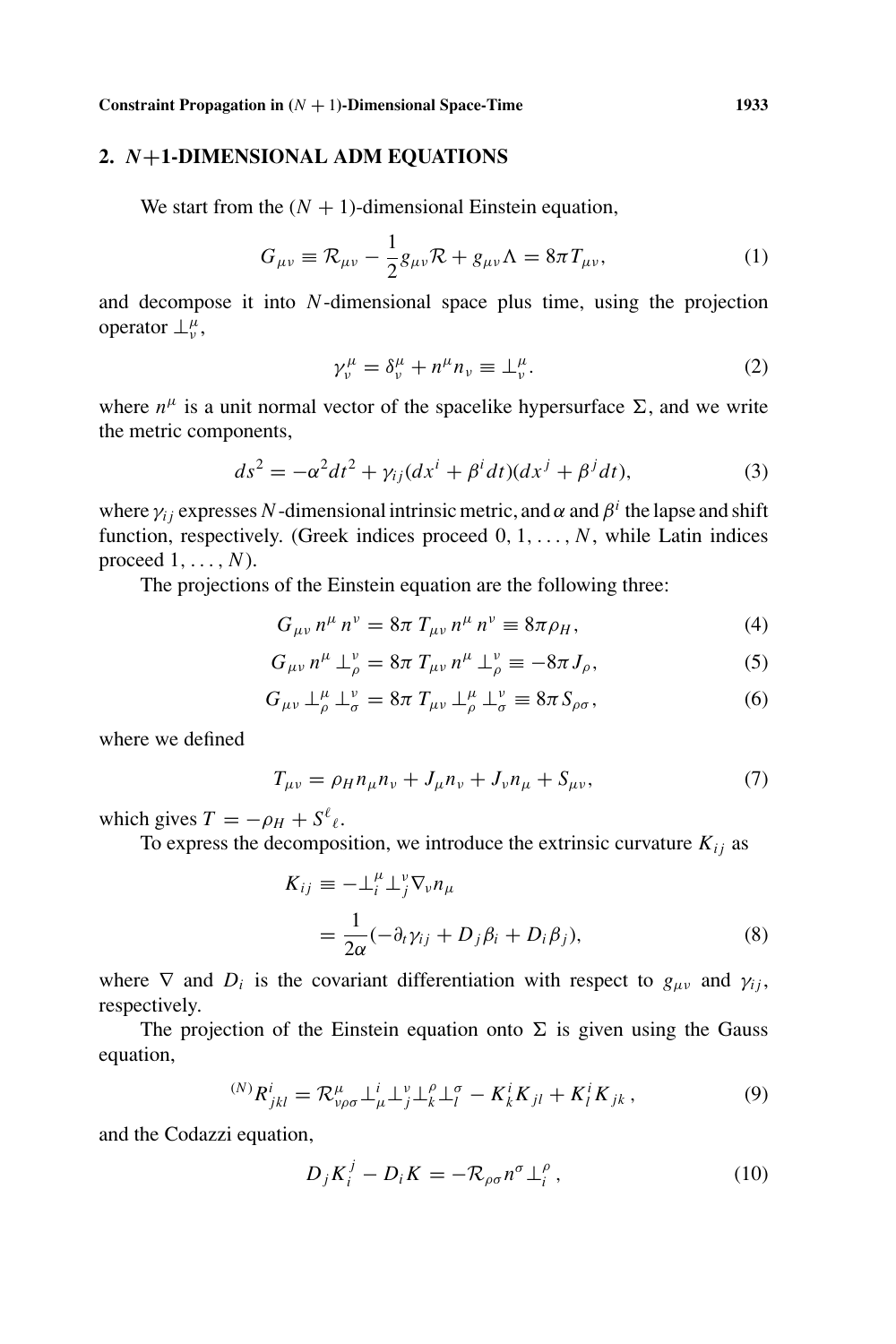where  $K = K_i^i$ . For later convenience, we contract (9) to

$$
^{(N)}R_{ij} = \mathcal{R}_{i\rho j}^{\mu} \left( \delta_{\mu}^{\rho} + n_{\mu}n^{\rho} \right) - KK_{ij} + K_{j}^{\ell}K_{i\ell}, \qquad (11)
$$

$$
^{(N)}R = \mathcal{R} + 2\mathcal{R}_{\mu\nu}n^{\mu}n^{\nu} - K^2 + K^{ij}K_{ij}.
$$
 (12)

Eqs. (4) and (12) give the Hamiltonian constraint,  $C_H \approx 0$ , where

$$
\mathcal{C}_H \equiv (G_{\mu\nu} - 8\pi T_{\mu\nu}) n^{\mu} n^{\nu}
$$
  
=  $\frac{1}{2}({}^{(N)}R + K^2 - K^{ij}K_{ij}) - 8\pi \rho_H - \Lambda,$  (13)

while (5) and (10) give the momentum constraint,  $\mathcal{C}_{Mi} \approx 0$ , where

$$
\mathcal{C}_{Mi} \equiv (G_{\mu\nu} - 8\pi T_{\mu\nu}) n^{\mu} \perp_i^{\nu}
$$
  
=  $D_j K_i^j - D_i K - 8\pi J_i.$  (14)

Both (13) and (14) have the same expression as those of the four-dimensional version.

The evolution equation for  $\gamma_{ij}$  is obtained from (8), which is again the same expression as the four- dimensional version.

The evolution equation of  $K_{ij}$  is obtained also from (5). The contraction of (1) gives

$$
\mathcal{R}_{ij} = 8\pi \left( S_{ij} - \frac{1}{N-1} \gamma_{ij} T \right) - \frac{2}{1-N} \gamma_{ij} \Lambda, \tag{15}
$$

where we used  $g_{\mu\nu}g^{\mu\nu} = N + 1$ . A straightforward calculation of  $\mathcal{R}^{\mu}{}_{i\rho} =$  $\partial_{\rho} \Gamma_{ij}^{\mu} - \partial_{j} \Gamma_{\rho i}^{\mu} + \Gamma_{\rho \sigma}^{\mu} \Gamma_{ij}^{\sigma} - \Gamma_{\sigma j}^{\mu} \Gamma_{i \rho}^{\sigma}$ , where  $\Gamma_{\nu \rho}^{\mu}$  is the Christoffel symbol, gives

$$
\alpha \mathcal{R}_{\mu i \rho j} n^{\mu} n^{\rho} = (\partial_t K_{ij}) + (D_j D_i \alpha) - \beta^k (D_k K_{ij})
$$

$$
- (D_j \beta^k) K_{ik} - (D_i \beta^k) K_{kj} + \alpha K_{kj} K_i^k. \tag{16}
$$

Substituting  $(15)$  and  $(16)$  into  $(11)$ , we obtain

$$
\partial_t K_{ij} = \alpha^{(N)} R_{ij} + \alpha K K_{ij} - 2\alpha K_j^{\ell} K_{i\ell} - D_i D_j \alpha
$$
  
+  $\beta^{k} (D_k K_{ij}) + (D_j \beta^{k}) K_{ik} + (D_i \beta^{k}) K_{kj}$   
-  $8\pi \alpha \left( S_{ij} - \frac{1}{N-1} \gamma_{ij} T \right) - \frac{2\alpha}{N-1} \gamma_{ij} \Lambda,$  (17)

that is, only the matter and cosmological constant related terms depend on the dimension *N*.

If we have matter, we need to evolve the matter terms together with the metric. The evolution equations for matter terms can be derived from the conservation equation,  $\nabla^{\mu}T_{\mu\nu} = 0$ . In the next section, we will discuss them together with the constraint propagation equations.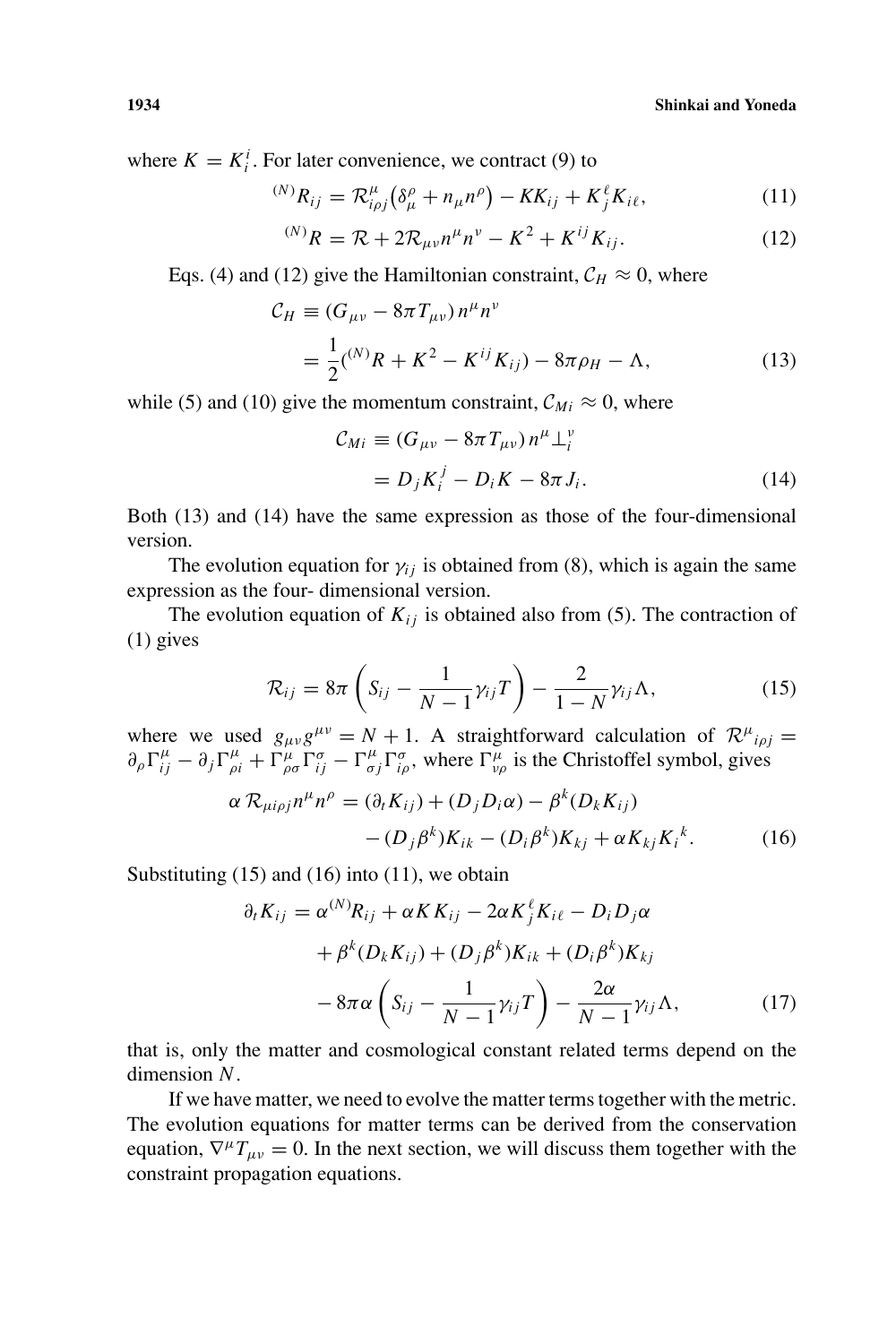#### **3.** *N***+1-DIMENSIONAL CONSTRAINT PROPAGATION**

The constraint propagation equation,  $\partial_t(C_H, C_{Mi})^T$ , can be derived in many ways, and among them the derivation via the Bianchi identity [17] may be the easiest.

In general, we write a  $N + 1$ -dimensional symmetric tensor  $S_{\mu\nu}$  which obeys the Bianchi identity,  $\nabla^{\nu} S_{\mu\nu} = 0$ . Let us express  $S_{\mu\nu}$  by decomposing as

$$
S_{\mu\nu} = X n_{\mu} n_{\nu} + Y_{\mu} n_{\nu} + Y_{\nu} n_{\mu} + Z_{\mu\nu}.
$$
 (18)

The normal and spatial projections of  $\nabla^{\nu}S_{\mu\nu}$  become

$$
n^{\mu}\nabla^{\nu}\mathcal{S}_{\mu\nu} = -Z_{\mu\nu}(\nabla^{\mu}n^{\nu}) - \nabla^{\mu}Y_{\mu} + Y_{\nu}n^{\mu}\nabla_{\mu}n^{\nu}
$$

$$
-2Y_{\mu}n_{\nu}(\nabla^{\nu}n^{\mu}) - X(\nabla^{\mu}n_{\mu}) - n_{\mu}(\nabla^{\mu}X), \tag{19}
$$

$$
h_{i}{}^{\mu}\nabla^{\nu}\mathcal{S}_{\mu\nu} = \nabla^{\mu}Z_{i\mu} + Y_{i}(\nabla^{\mu}n_{\mu}) + Y_{\mu}(\nabla^{\mu}n_{i})
$$

$$
+ X(\nabla^{\mu} n_i) n_{\mu} + n_{\mu}(\nabla^{\mu} Y_i), \tag{20}
$$

where we used  $\nabla$ , while [17] uses a different operator. For convenience, we rewrite them

$$
\alpha n^{\mu} \nabla^{\nu} S_{\mu\nu} = -(\partial_{t} X) + \alpha K X + \beta^{j} (\partial_{j} X) - \alpha \gamma^{ji} (\partial_{i} Y_{j}) + \alpha (\partial_{i} \gamma_{mn})
$$
  
\n
$$
\times (\gamma^{ml} \gamma^{nj} - (1/2) \gamma^{mn} \gamma^{lj}) Y_{j} - 2 \gamma^{im} (\partial_{m} \alpha) Y_{i} + \alpha K^{ij} Z_{ij}, \quad (21)
$$
  
\n
$$
-\alpha h_{i}^{\mu} \nabla^{\nu} S_{\mu\nu} = -(\partial_{t} Y_{i}) - (\partial_{i} \alpha) X + \alpha K Y_{i} + \beta^{j} (\partial_{j} Y_{i}) + \gamma^{km} (\partial_{i} \beta_{m}) Y_{k}
$$
  
\n
$$
- \beta^{j} \gamma^{kp} (\partial_{i} \gamma_{pj}) Y_{k} - \alpha \gamma^{jk} (\partial_{k} Z_{ij}) - (\partial_{j} \alpha) Z_{i}^{j} + (1/2) \alpha (\partial_{i} \gamma_{jk}) Z^{kj}
$$
  
\n
$$
+ \alpha \gamma^{mk} (\partial_{m} \gamma_{kj}) Z_{i}^{j} - (1/2) \alpha \gamma^{mk} (\partial_{j} \gamma_{mk}) Z_{i}^{j}, \quad (22)
$$

respectively.

If we substitute  $(S_{\mu\nu}, X, Y_i, Z_{ij}) = (T_{\mu\nu}, \rho_H, J_i, S_{ij})$  into (21) and (22) and assume  $\nabla^{\mu}T_{\mu\nu} = 0$ , then we obtain the matter evolution equations,  $\partial_{t}\rho_{H}$  and  $\partial_t J_i$ . If we substitute  $(S_{\mu\nu}, X, Y_i, Z_{ij}) = (G_{\mu\nu} - 8\pi T_{\mu\nu}, C_H, C_M, \kappa \gamma_{ij} C_H)$  with  $\kappa$  = const. and assume  $\nabla^{\mu}$ ( $G_{\mu\nu}$  –  $8\pi T_{\mu\nu}$ ) = 0, then we obtain the constraint propagation equations,  $\partial_t C_H$  and  $\partial_t C_M$ . [The parameter  $\kappa$  corresponds to adding a term to (17),  $+(\kappa - 1)\mathcal{C}_H$ .]

This derivation does not depend on the dimension *N* at all. Therefore the evolution equations both for the matter and constraints remain the same with those in the traditional four dimensional version.

The constraints include the extrinsic curvature terms, and the evolution equation of  $K_{ij}$  changes due to N as we saw in (17). Interestingly, however, such changes will be cancelled out and the resultant constraint propagation equations remain the same.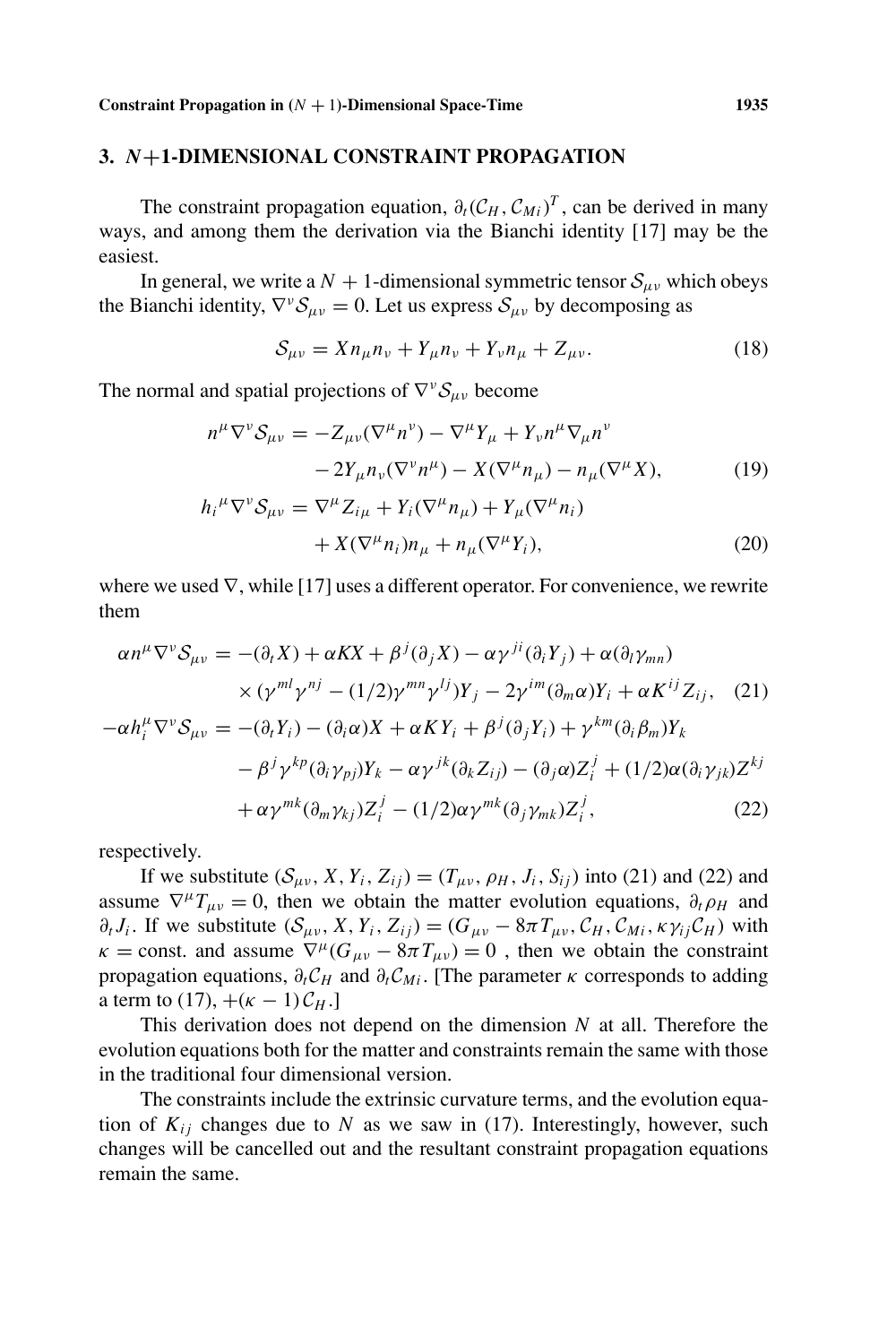This means that a series of constraint propagation analyses can be directly applied to higher dimensional space-time. That is, the standard ADM evolution equations are likely to fail for long-term stable simulations. However, previously proposed adjustment techniques (e.g. [12, 13]) are also effective.

For example, constraint amplification factors (i.e. the eigenvalues of constraint propagation matrix) in Schwarzschild space-time [eq. (47) in [13]] are  $(0, 0, \pm f(r))$  for four-dimensional standard ADM evolution equations, where  $f(r)$ is a complex-valued function. In the five-dimensional Schwarzschild or blackstring case, they become simply  $(0, 0, 0, \pm f(r))$ .

#### **4. REMARKS**

Motivated by the recent interests in higher dimensional space-time, we checked the constraint propagation equations based on the  $N + 1$  ADM scheme. The evolution equation has matter terms which depend on *N*, but we show the constraint propagations remain the same as those in the four-dimensional ones. This indicates that there would be problems with accuracy and stability when we directly apply the  $N + 1$  ADM formulation to numerical simulations as we have experienced in four-dimensional cases. However, we also conclude that previous efforts in re-formulating the Einstein equations can be applied if they are based on constraint propagation analysis. The generality holds for other systems when their constraints are written in the form of (18).

Since we only used the Bianchi identity in the core discussion, the assertion is also applicable to brane-world models. In the context of the Randall-Sundrum brane-world models [2], people study the modified four-dimensional Einstein equations [20], which are derived from five-dimensional Einstein equations with a thin-shell (3-brane) approximation. The terms there additional to the standard ADM (see eq.(17) in [20]) include extrinsic curvature (due to shell-normal vector), cosmological constant(s), and five-dimensional Weyl curvature. These terms, however, can be interpreted as a single stress-energy tensor which obeys the Bianchi identity. Therefore the properties of the constraint propagation equations are the same as the above (from the five-dimensional space-time viewpoint). Our proposals for the adjustments [12, 13] are also valid in brane-world models.

We hope this short report helps numerical relativists for developing their future simulations.

#### **ACKNOWLEDGMENTS**

HS is supported by the special postdoctoral researchers' program at RIKEN. This work was supported partially by the Grant-in-Aid for Scientific Research Fund of the Japan Society of the Promotion of Science, No. 14740179 and by Waseda University Grant for Special Research Projects Individual Research 2003A-870.